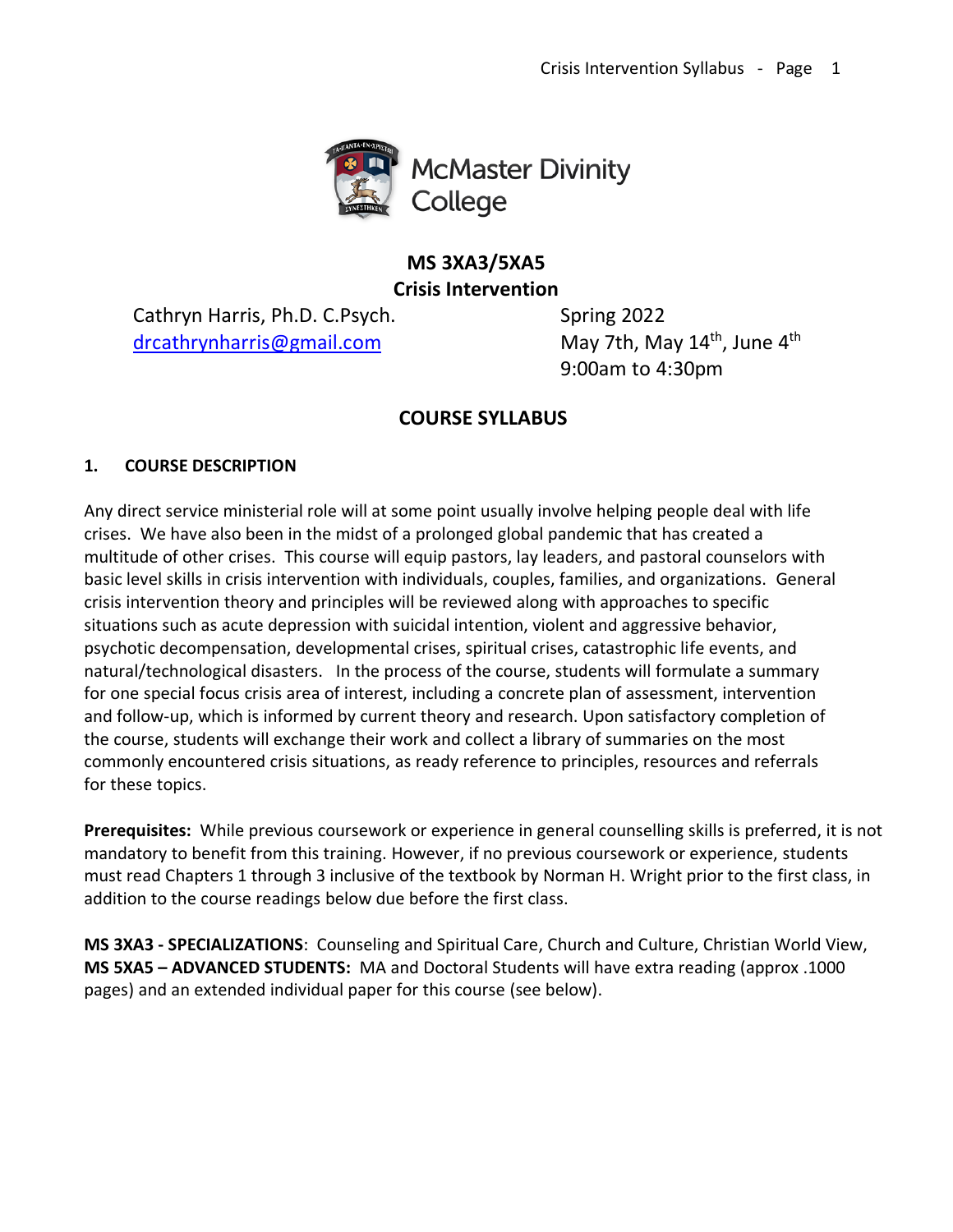## **2. COURSE FORMAT**

This intensive course is offered in live, synchronous, online videoconference format, scheduled on 3 full days of instruction. Class sessions will include didactic instruction, video presentations, group presentations, role play, and class discussion. Since this is a skills-development course, full participation in each of the three class days is required, and because of the intensive format of this course, readings must be completed before class, including the first day of class. Group presentations will require students to videochat and collaborate during the 4 weeks between the  $2^{nd}$  and  $3^{rd}$  class. Group presentations during the  $3^{rd}$  class will be made online. By the end of the course, each student will have summaries from the instructor and fellow students on a variety of specific crisis situations to build their own "Crisis Intervention" handbook and reference library.

## **3. LEARNING OBJECTIVES**

Since this is a skills-development course, the learning objectives for each student are the same.

## *Knowing*

- To understand the goals, phases, and techniques of crisis intervention in general
- To understand the how these goals, phases, and techniques are adapted uniquely to specific types of crises, including suicide, violent or potentially violent incidents, developmental crises, and other adventitious crises, such as natural or man-made disasters and the current pandemic crisis, as well as how these are adapted to specific populations
- To understand the symptoms and adaptations commonly experienced in response to trauma
- To understand the unique opportunity and dangers in providing crisis intervention in a pastoral role
- To understand the unique challenges and adaptations involved in doing crisis counselling online or over the phone
- To understand the unique role of the church in providing early intervention during crises

## *Being*

- To identify the life crises which we have survived, and the adaptations to these crises that have affected our lives
- To increase tolerance in hearing others' pain and being open to the experience of one's own pain.
- To increasingly practice empathic listening skills, effective responses, and appropriate support in all our relationships, especially when these have been affected by crisis and trauma

## *Doing*

- To observe and identify helpful versus non helpful responses in crisis situations
- To develop skills in assessing, intervening, and follow-up in different types of crises, with different populations, and in different contexts
- To develop skills in identifying the need for and facilitating referrals for further psychological and medical help when necessary
- To identify resources within our communities to provide support, education, and further help for individuals in crisis
- To develop an action plan for facilitating early intervention in crises and/or providing crisis intervention resources within our ministry context or community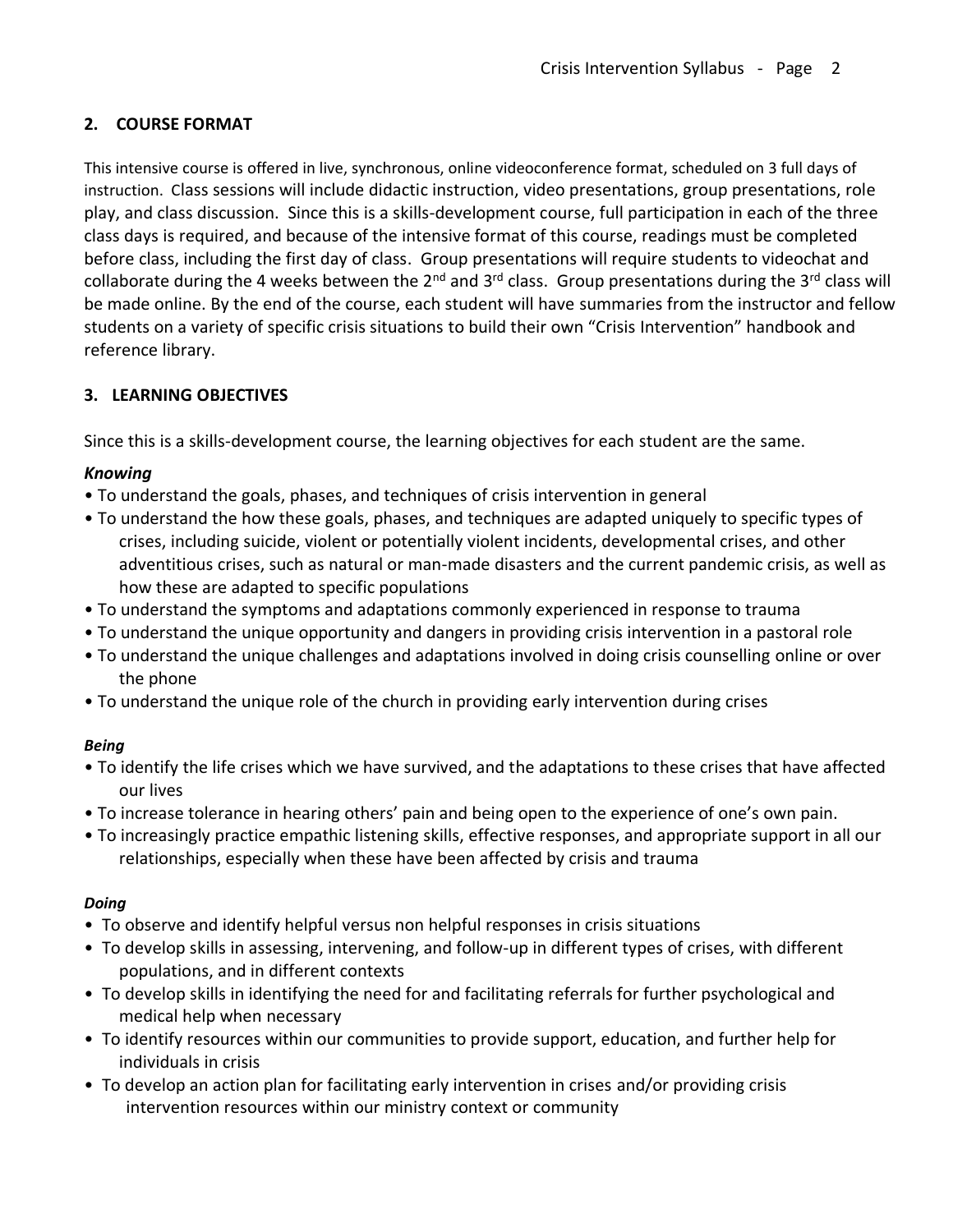## **4. COURSE TEXTS**

All required textbooks for this class are available from the College's book service, READ On Bookstore, Room 145, McMaster Divinity College. Texts should be purchased before the first day of class. Please contact READ On Bookstore, 5 International Blvd, Etobicoke, Ontario M9W 6H3: phone 416.620.2934; fax 416.622.2308; email [books@readon.ca.](mailto:books@readon.ca) Other book services may also carry the texts.

## **A.** *Required Textbooks – All Students:*

Wright, H. Norman. *The Complete Guide to Crisis and Trauma Counseling: What To Do and Say When It Matters Most.* Minneapolis, MN: Bethany House, 2011. (449 pp) Mason, Karen. *Preventing Suicide: A Handbook for Pastors, Chaplains, and Pastoral Counselors.* Downer's Grove, IL: InterVarsity Press, 2014. (232 pp)

## **B.** *Additional Required Textbooks – Advanced Students:*

Shane, Thomas W. *Crisis Pastoral Care: A Police Chaplain's Perspective*. Hohm Press: Chino Valley, AZ: Hohm Press, 2011. (224 pp).

Jackson-Cherry, Lisa & Erford, Bradley*. Crisis Assessment, Intervention and Prevention (3rd Ed.)* Pearson: New York City, NY.: Pearson, 2017. (528 pp)

## *C. Additional articles:*

To supplement lectures, additional articles are provided on the class website on A2L. An extensive bibliography is also provided to aid students in preparing for their class projects.

## **5. INSTRUCTOR**

*Biography:* Cathryn Harris, Ph.D. C.Psych. is an Associate Professor at McMaster Divinity College. She is a Registered Psychologist (CPO) with competencies in both Clinical and Counselling Psychology, a Registered Marriage and Family Therapist, and Approved Supervisor in Marriage and Family Therapy with AAMFT and CAMFT, and a Certified EMDR Therapist. For 35 years, and currently fulltime, she has provided psychotherapy and psychological assessments to individuals, couples, families, children and adolescents in outpatient private practice. She has also worked in inpatient and day treatment programs, and provided consultation to pastors, teachers, and business professionals on individual and organizational issues. She has been continuously involved in the training and supervision of Christian mental health professionals for over 30 years, beginning as Adjunct Professor at Rosemead School of Psychology and at Fuller Graduate Seminary for a short while, and for the longest time as Clinical Supervisor for a Christian counselling ministry that placed counselling interns in churches throughout Southern California. It has also been her privilege on a few occasions to provide counselling skills training specifically to Pastors, and enjoys being able to do more of this at MDC. Dr. Harris has been married for over 30 years to another psychologist, and has one adult daughter who has managed to survive that experience.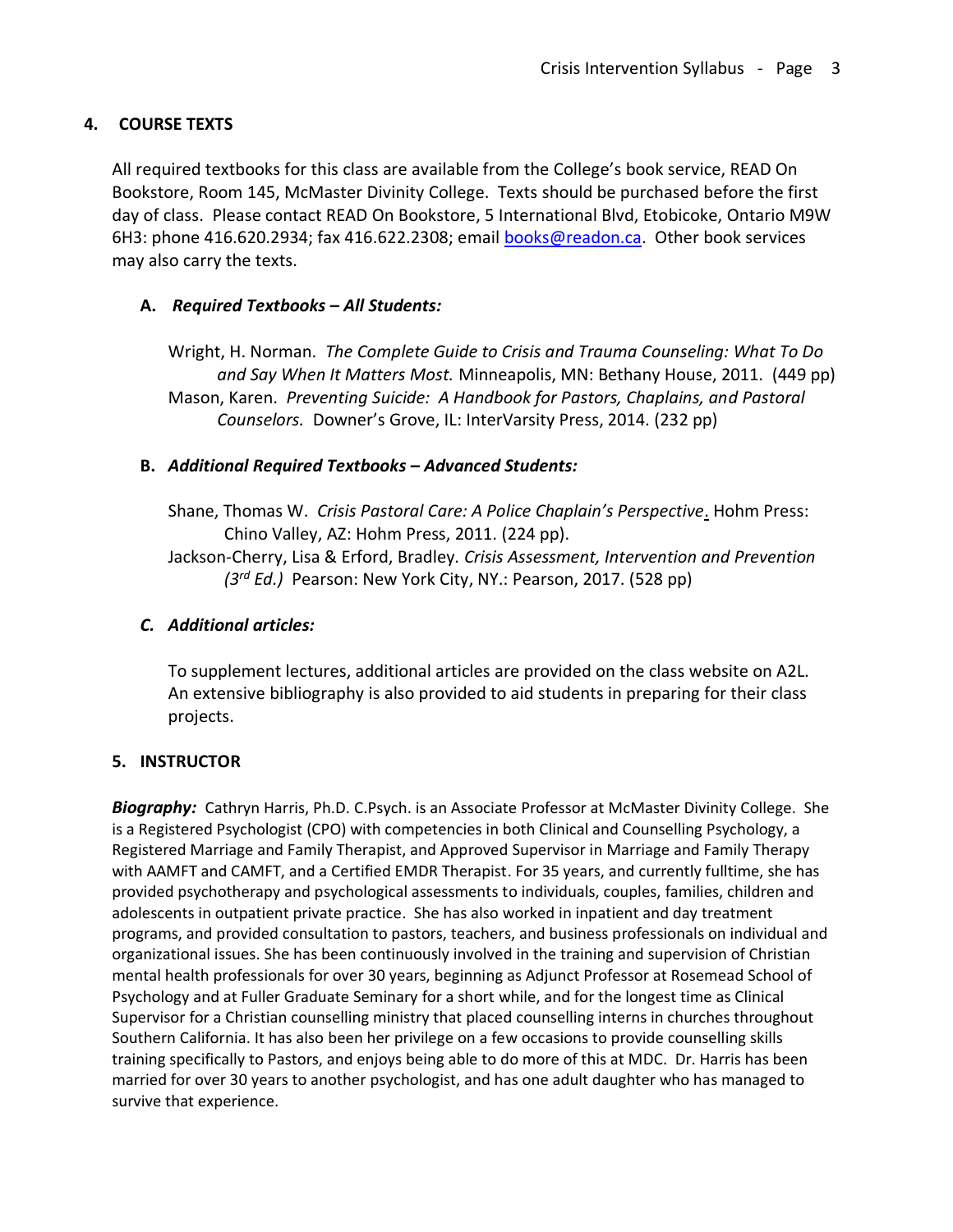*Contact and Availability:* Dr. Harris is available for one-on-one consultation briefly after class and during breaks on the day class is scheduled. Otherwise, students may contact her at [drcathrynharris@gmail.com](mailto:drcathrynharris@gmail.com)*. Please make sure you put "Crisis Intervention course" in the subject line of any email to rapidly identify your communication.*

## **6. COURSE REQUIREMENTS**

#### **A. Class Participation - 20% of grade**

Attendance, and participation in class discussions, activities and roleplays.

## **B. Assignments**

## **i. ALL STUDENTS - Group Presentation and Written Resource Handout - 50% of grade**

Students will form groups of two or three (depending on class size) to produce an online presentation on a unique topic from the list below. This assignment is due during the third/last class on June 4th, so 3 weeks is allowed to prepare the assignment between the 2<sup>nd</sup> class and when the presentations and handouts are due in the  $3<sup>rd</sup>$  class. (Presentation length will depend on class size). The **presentation** will be conducted online, and must include some interactive material and/or demonstration: role play, video, class activity, case study for discussion, etc. A partial bibliography is provided online with beginning reference materials for some topics. At least 5 journal articles, chapters, or book references are required.

Groups will prepare a **written handout** for fellow students. This handout and all other written supplementary materials that are part of the presentation must be submitted online through A2L by Friday June 3<sup>rd</sup> at 9am to allow time to upload to A2L for access for all class members. The handout will summarize (use these section headings):

- A. **Introduction** definition of crisis, statistics, demographics, relevance to Christian or other target community, etc
- **B. Assessment**
- **C. Interventions**
- **D. Follow-up**
- **E. Resources**
- **F. Bibliography and Other Recommended Reading**

Also prepare a **Handout for Counselees** and/or **Outline of a Community Presentation** for bonus points!!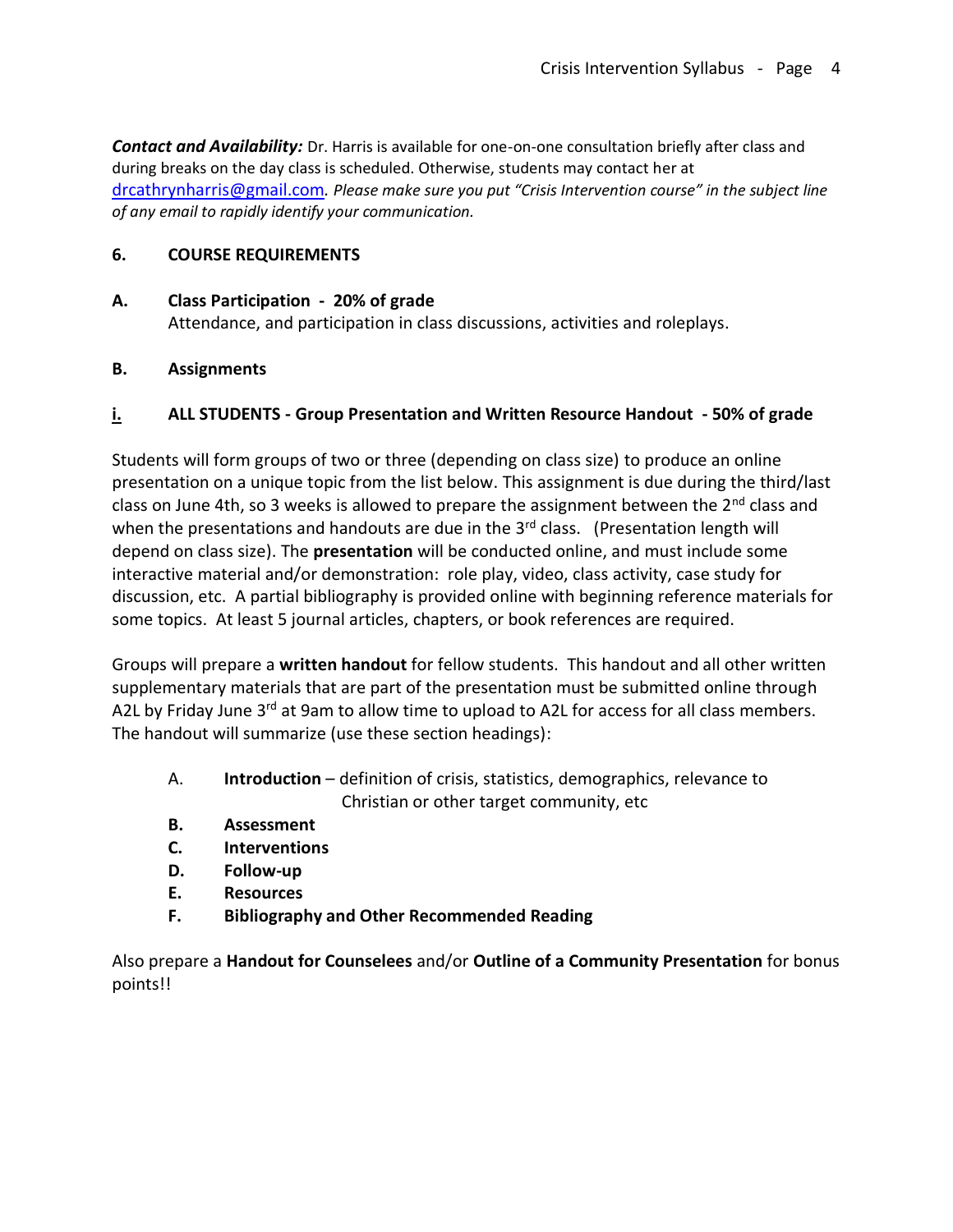#### **Crisis Topics for Group Presentations:**

Abuse and Violence Sexual Assault Sexual Abuse of a Child/Adolescent Domestic Violence Physical Abuse of a Child/Adolescent

Catastrophic Life Events Accidental Injury/ Chronic Illness/ Terminal Illness Arrest/Incarceration Sudden Death/ Suicide/ Homicide Special Populations and Settings Families Children and Adolescents Refugees Military First Responders Prison Population

Developmental/Transitional Crises Bereavement/ Natural Death Marital Separation/Divorce Unexpected Pregnancy/ Abortion/ Miscarriage Dementia/ Care of Elderly Aging/ Retirement Immigration

#### **ii. Individual Paper – 30% of grade**

#### **SPECIALIZATION STUDENTS: MINISTRY APPLICATION PAPER**

This paper represents the practical application of this course to your current or future ministry role, and fulfills the final objective of the course to develop an action plan for facilitating early intervention for crises and/or providing crisis intervention resources within your ministry context or community for a particular type of crisis. If you do not have currently a specific ministerial role or community, you may use a hypothetical or anticipated one. You can use the material you researched for your group project, or other materials you collected during the course, including from other groups (so long as authorship is clearly cited for original work by another person, and primary references are included In your bibliography as well).

Imagine that you are submitting a proposal to a Church Board or non-profit organization to obtain funding or other support (you don't need to provide a budget, however). The content can be organized in bullet points/ outline form, but must include all relevant content, and should be at least 5-8 pages in length (single spaced within paragraphs, double spaced between paragraphs). The paper is due approximately three weeks after the last class (Sunday, June 28th at midnight).

Your paper should include (use these subheadings):

A. **Participant Identification**: What is the target population, and description of ministerial context (your role, and the characteristics of the community involved).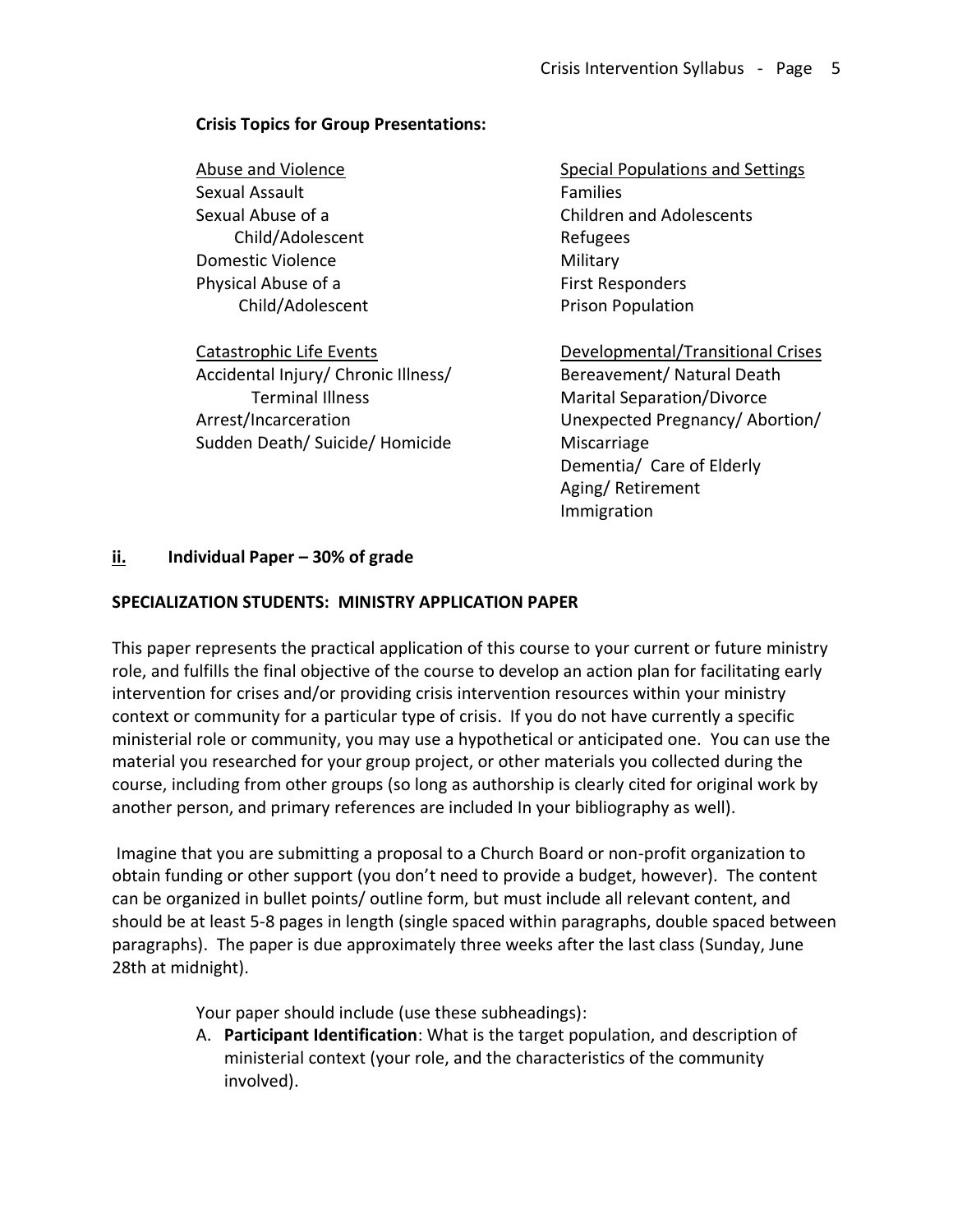- B. **Problem Identification**: Description of need for crisis services and/or identification of how you will identify these needs. (the WHY)
- C. **Action Plan**: Description of program elements to address the identified needs (WHO, WHERE, WHEN, WHAT, HOW) - (You can include the Participant Handout and/or Presentation outline developed as part of your group project, or develop new ones for this topic)
- D. **Evaluation Plan**: Description of HOW you will evaluate outcomes. How will you know your program was successful?
- E. **Referral and Resources List**: List of resources in your specific community and geographical area to which you could refer those in this kind of crisis, in addition to resources for the needs you have addressed in your proposal.
- F. **Bibliography**: Sources you consulted in formulating your plan, and which will be informative and relevant in carrying it out.

## **ADVANCED STUDENTS: COMBINED RESEARCH PAPER and MINISTRY APPLICATION**

Choose a specific topic related to crisis intervention in a ministry context. You should limit your focus to a particular type of crisis with a particular population. Your topic can overlap with your group project, but should represent a more in-depth exploration of the topic and not simply repeat the same work. The topic, thesis and your bibliography must be submitted by the second class on May 14<sup>th</sup> for approval by the professor. The final paper is due Sunday, June 28<sup>th</sup> at midnight.

- A. Bibliography: Your bibiliography must represent an additional approximately 200 pages of reading in addition to course texts to fulfill the doctoral requirements of this course. This paper should include approximately 15-20 references in addition to your course texts (and in addition to any sources included in your group project if related), preferably journal articles or book chapters, and include both research on the crisis and population of your topic, as well as *specific* crisis intervention strategies for this kind of crisis.).
- B. Literature Review (15-20 pages): Summarize the current information on this topic from your research, including background, relevant epidemiology, relevance to ministry, current research findings and issues, specific crisis intervention approaches, techniques, or concerns. Do not simply repeat general crisis intervention principles, although you should discuss specific interventions in the context of general principles.
- C. Ministry Application (8-10 pages): This portion is exactly as described above for specialization students, and should be the application of your literature review to your chosen ministry context for this assignment.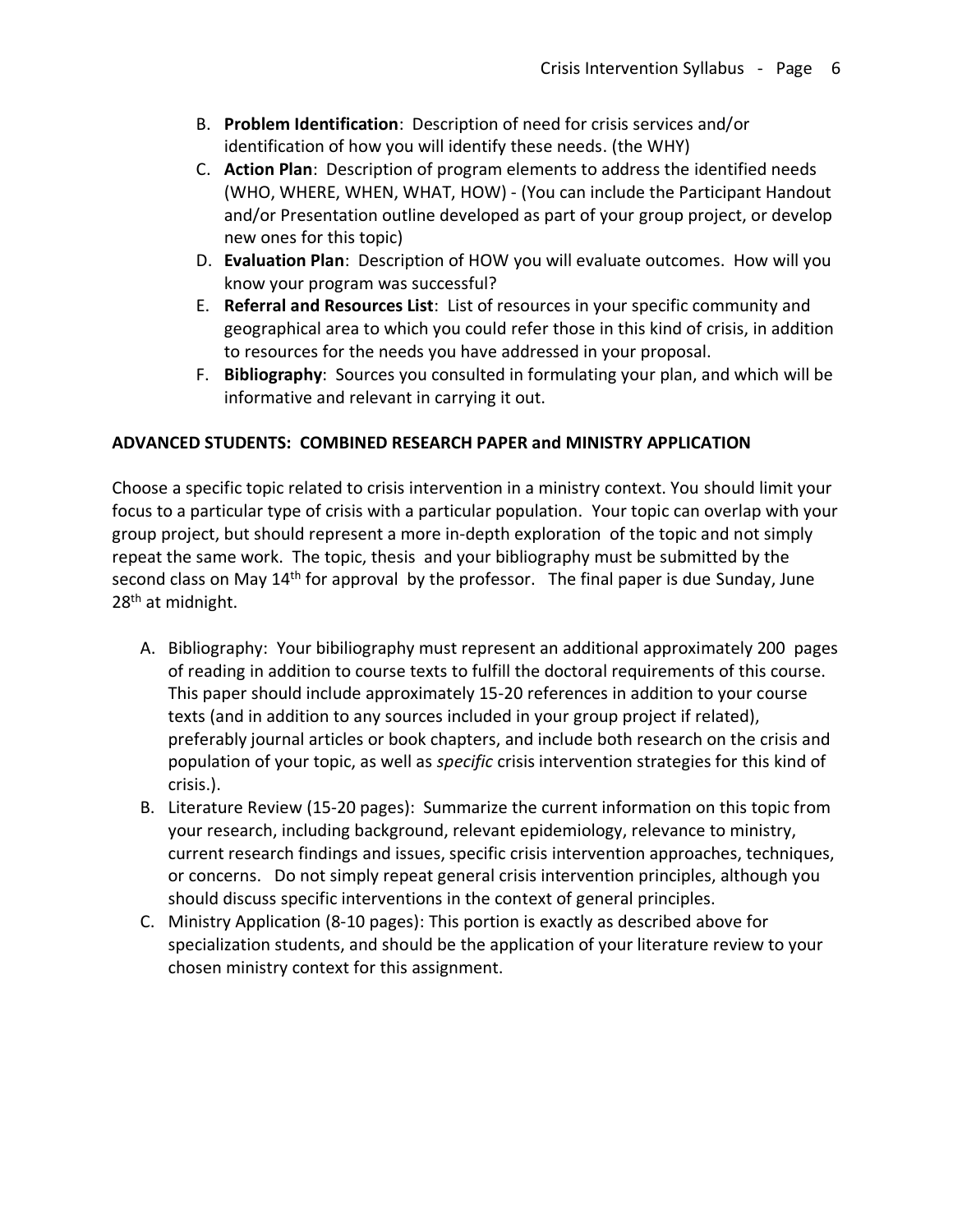## **7. COURSE ADMINISTRATION**

**College Style for Submission of Written Work:** All stylistic considerations (including but not limited to questions of formatting, footnotes, and bibliographic references) must conform to the McMaster Divinity College Style Guidelines for Essays and Theses

[http://mcmasterdivinity.ca/wp-content/uploads/2018/02/mdcstyleguide.pdf.](http://mcmasterdivinity.ca/wp-content/uploads/2018/02/mdcstyleguide.pdf) Failure to observe appropriate form will result in grade reductions.

**Statement On Academic Honesty:** Academic dishonesty is a serious offence that may take any number of forms, including plagiarism, the submission of work that is not one's own or for which previous credit has been obtained, and/or unauthorized collaboration with other students. Academic dishonesty can result in severe consequences, e.g., failure of the assignment, failure of the course, a notation on one's academic transcript, and/or suspension or expulsion from the College.

Students are responsible for understanding what constitutes academic dishonesty. Please refer to the Divinity College Statement on Academic Honesty ~ https://mcmasterdivinity.ca/rulesregulations/

**Gender Inclusive Language:** McMaster Divinity College uses inclusive language for human beings in worship services, student written materials, and all its publications. It is expected that inclusive language will be used in chapel services and all MDC assignments. In reference to biblical texts, the integrity of the original expressions and the names of God should be respected, but you will need to use gender-inclusive language for humans, and you will need to quote from a gender-inclusive version such as the following: NRSV (1989), NCV (1991), TEV/GNB/GNT (1992), CEV (1995), NLT (1996), TNIV (2005), and the Common English Bible (CEB 2011).

## **Submission of Written Work:**

**1. Group Assignment:** A digital copy of all written materials must be submitted online through Avenue to Learn by Friday June 5<sup>th</sup>, 9am, to allow time to upload A2L for access by other class members.

**2. Individual Paper**: Submit online through Avenue to Learn on class page. Due three weeks after last class, on Sunday June 28th, by midnight. 50% loss in points for late submission.

**Cell Phone/Computer Policy:** Students are to refrain from texting or conducting cell phone conversations while class is in session. Should you need to maintain contact with family members and/or your church or ministry, please turn off the ringer so as to avoid disturbing others; upon receipt of an urgent call, you may discretely excuse yourself from the classroom. The same policy applies to all computer generated sound schemes or other electronic annunciation systems.

**Copyright:** *This syllabus is the property of the instructor and is prepared with currently available information. The instructor reserves the right to make changes and revisions up to and including the first day of class.*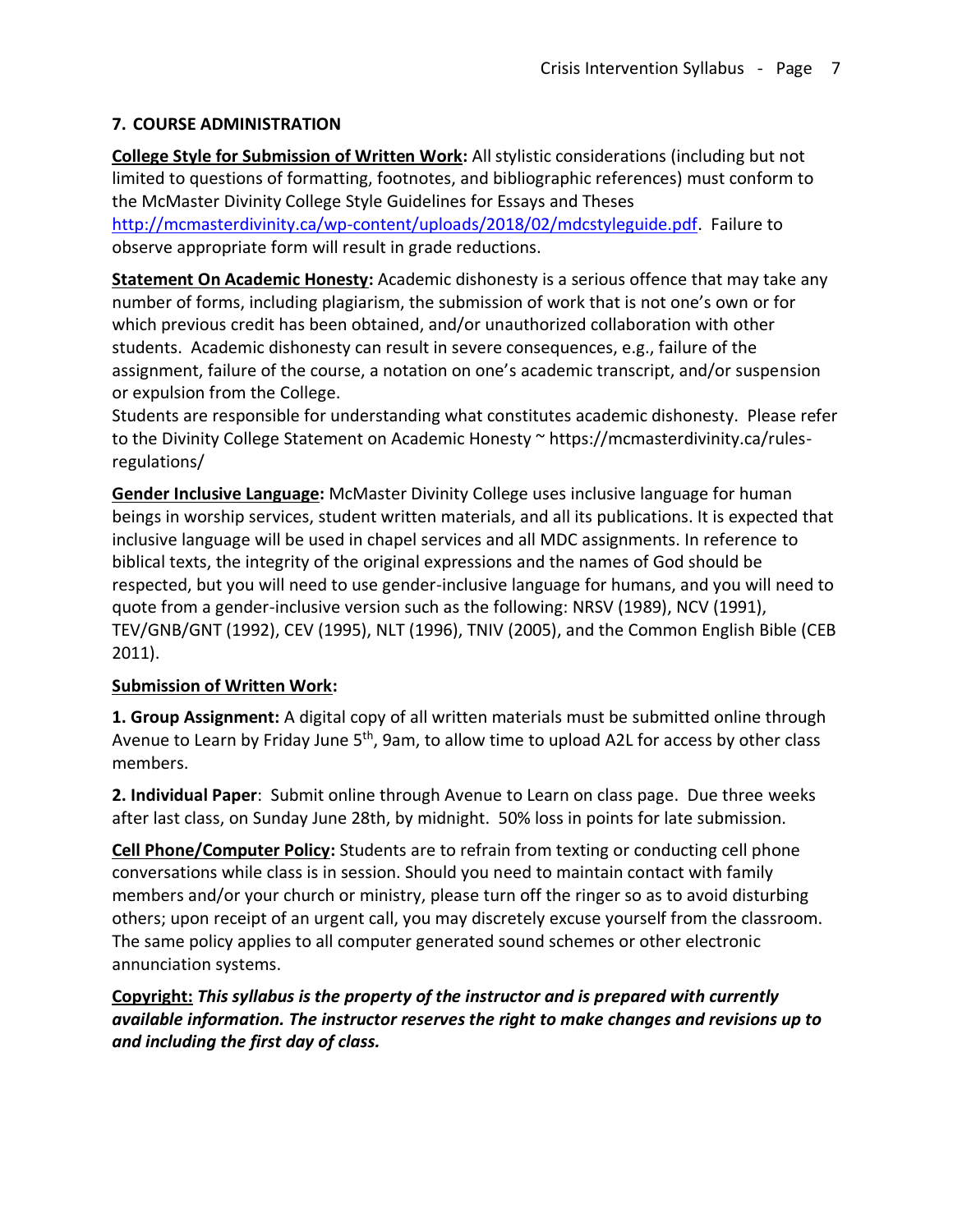# **8. COURSE OUTLINE : LECTURES, READINGS AND ASSIGNMENT SCHEDULE**

*(Due on class date indicated)*

## **DAY ONE: Saturday May 7th**

**Reading Assignment:** Wright, Chapters 7-9, 14-15 (98pp); Mason (184pp) **(\*\*For those with no previous training in counseling, please also read Wright, Chs 1-**3)

| Schedule: |                     | <b>Lecture Topics:</b>                                                                                              |
|-----------|---------------------|---------------------------------------------------------------------------------------------------------------------|
| 9am       | <b>BEGIN</b>        | Introduction to Course & Assignments<br>Your Role as Crisis Counselor<br>The Centrality of Relationship and Empathy |
| 9:40      | (5 min break)       |                                                                                                                     |
| 9:45      |                     | <b>Crisis Intervention Theory</b>                                                                                   |
| 10:30     | (15 min break)      |                                                                                                                     |
| 10:45     |                     | <b>General Crisis Intervention Principles</b>                                                                       |
|           | 11:25 (5 min break) |                                                                                                                     |
| 11:30     |                     | Suicide and Acute Depression - Part 1                                                                               |

## **12:15 LUNCH – 45 mins**

| 1:00 |                      | Suicide and Acute Depression - Part 2      |
|------|----------------------|--------------------------------------------|
| 1:40 | (5 min break)        |                                            |
| 1:45 |                      | Homicidal Ideation and Assaultive Behavior |
| 2:30 | (15 min break)       |                                            |
| 2:45 |                      | <b>Psychotic Decompensation</b>            |
|      | $3:25$ (5 min break) |                                            |
| 3:30 |                      | Suicidal Crisis Role Play Prep             |
| 3:50 |                      | Suicidal Crisis Role Play!                 |
| 4:10 |                      | Debrief, Wrap up, Questions                |
|      |                      |                                            |

**4:30 END**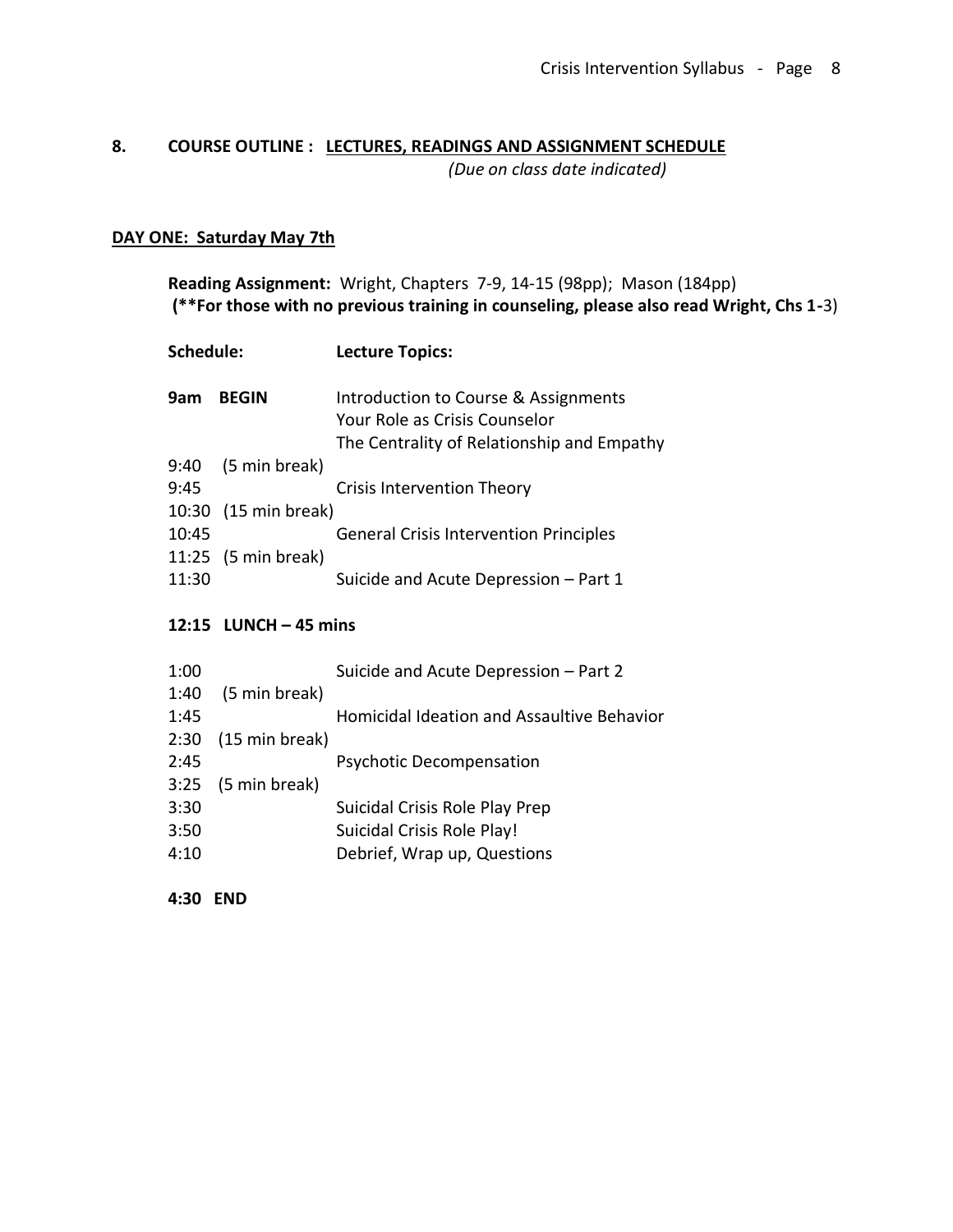## **DAY TWO: Saturday May 14th**

## **Reading Assignment:** Wright Chapters 4-6, 10-13 (192pp)

Dulmus, C. N., & Hilarski, C. (2003). "*When stress constitutes trauma and trauma constitutes crisis: The stress-trauma-crisis continuum".* (9 pp, on A2L) Hiltner (1972), "*The Dynamics of Life Crises and Pastoral Care"* (7pp, on A2L)

## **Schedule: Lecture Topics:**

| 9am   | <b>BEGIN</b>         | Understanding the Stress $-$ Loss $-$ Trauma $-$ Crisis $-$ PTSD<br>Continuum |
|-------|----------------------|-------------------------------------------------------------------------------|
| 9:40  | (5 min break)        |                                                                               |
| 9:45  |                      | Introduction to Life Event Crises and Bereavement                             |
|       | 10:30 (15 min break) |                                                                               |
| 10:45 |                      | (cont.) Eg. Special Focus - Unemployment                                      |
|       | 11:25 (5 min break)  |                                                                               |
| 11:30 |                      | Disaster Response & Understanding the Current Pandemic Crisis                 |

#### **12:15 LUNCH – 45 mins**

| 1:00 |                | <b>Emergency First Aid: Anxiety and Panic Episodes</b>     |
|------|----------------|------------------------------------------------------------|
| 1:40 | (5 min break)  |                                                            |
| 1:45 |                | (cont)                                                     |
| 2:30 | (15 min break) |                                                            |
| 2:45 |                | Principles and Guidelines for Online and Phone Counselling |
| 3:25 | (5 min break)  |                                                            |
| 3:30 |                | <b>Helping Organizations and Groups:</b>                   |
|      |                | <b>Critical Incident Stress Debriefing</b>                 |
| 4:10 |                | Debrief, Wrap up, Questions                                |
|      |                |                                                            |

## **4:30 END**

**Friday June 3<sup>rd</sup> 9am: WRITTEN MATERIALS FOR GROUP PROJECTS DUE**